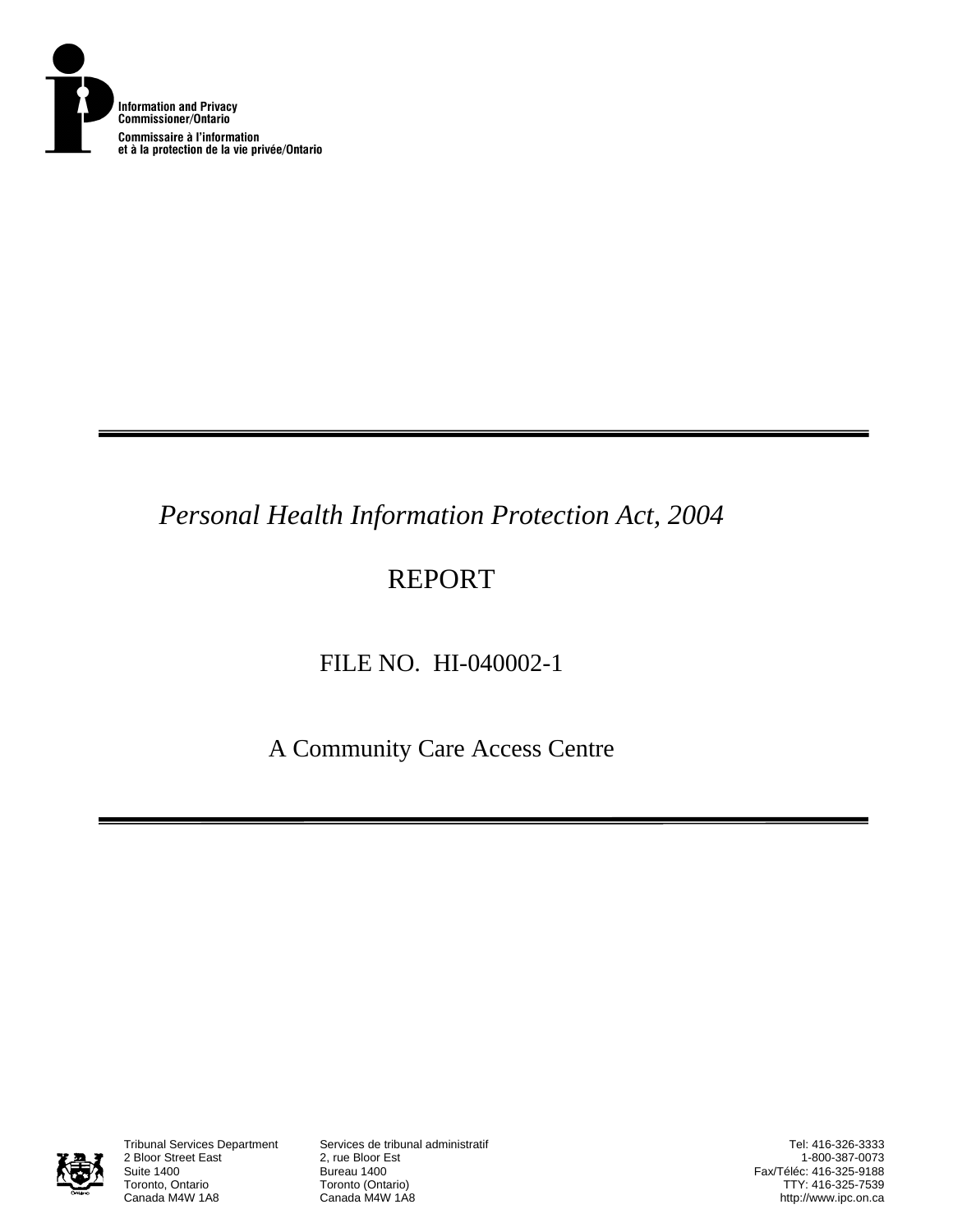### *Personal Health Information Protection Act, 2004*

### REPORT

**FILE NO.** HI-040002-1

**INVESTIGATOR:** Nancy Ferguson

#### **SUMMARY OF INFORMATION GIVING RISE TO REVIEW:**

A speech language therapist who travelled regularly to visit clients lost her appointment book. After an exhaustive search, she was unable to locate the book and it was not returned to her. The therapist was an employee of a private company (the Agent) contracted to provide services to a Community Care Access Centre (the CCAC). The therapist reported the loss to her employer who then notified the CCAC and the Information and Privacy Commissioner/Ontario (the IPC). The CCAC was identified as the "Health Information Custodian" in the scenario and was faced with how to fulfill its obligations under the *[Personal Health Information Protection Act](http://www.e-laws.gov.on.ca/DBLaws/Statutes/English/04p03_e.htm)* (the *Act*) including the notification of affected patients.

#### **RESULTS OF REVIEW:**

The CCAC conducted an investigation working with the Agent that employed the therapist. The goal was to find out how the loss had occurred, what personal health information was contained in the appointment book and consider what obligations arose under the *Act*.

The speech language therapist provided services primarily to students in schools. She also provided services to clients in long-term care facilities and in their homes.

With respect to the contents of the appointment book the following information was gathered:

- the appointment book was used for personal and professional appointments; it contained appointments only for the months of October through December of 2004;
- first names alone were used to mark appointments, except where two clients had the same first name or where she was seeing a new client;
- there were no full names of any students in the diary;
- phone numbers were entered on occasion but addresses were never entered;
- there were no names of the institutions (i.e., schools) where the clients were seen except for some long-term care facilities where the facility and only the client's first name might appear;